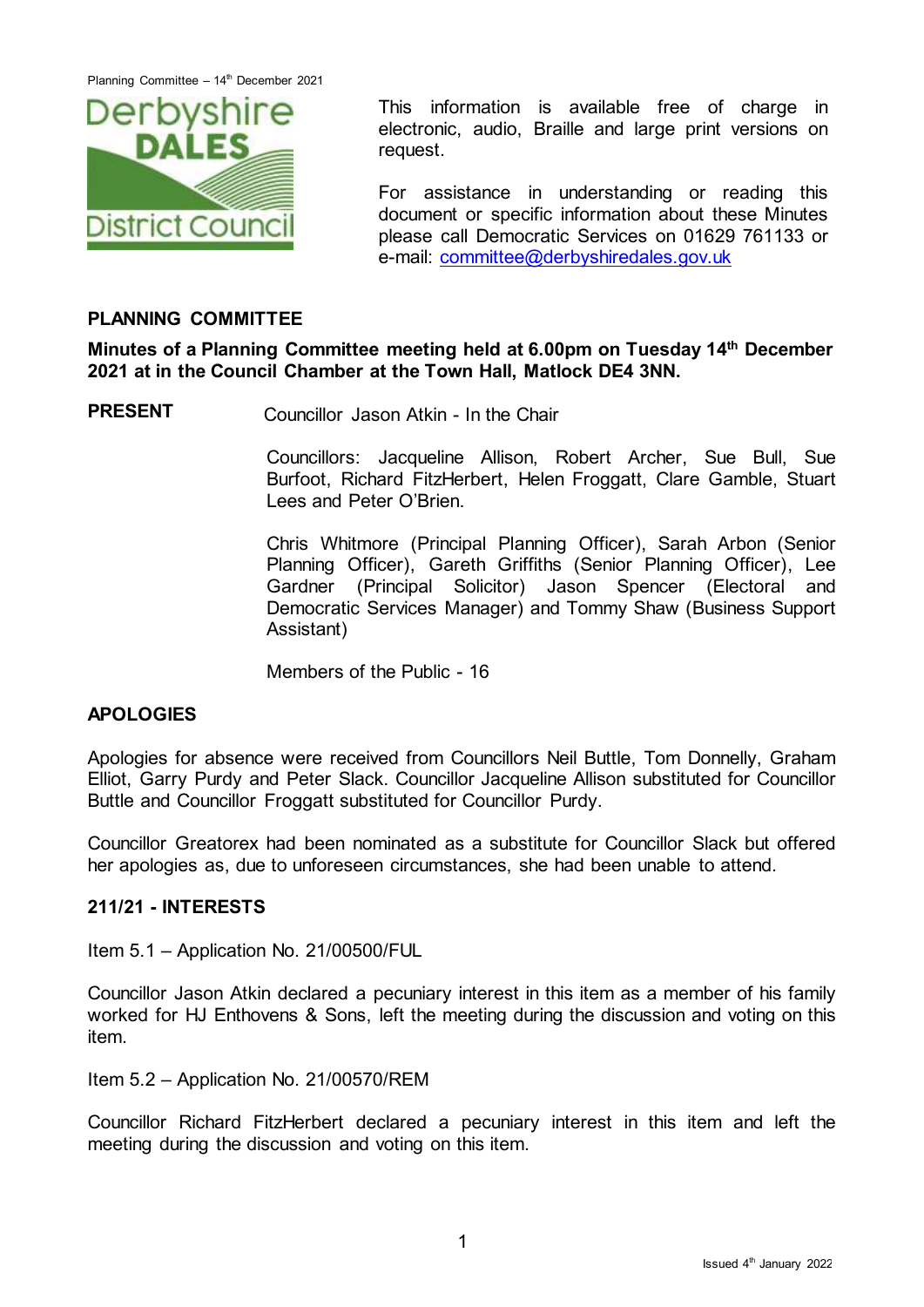### **212/21 - MINUTES**

It was moved by Councillor Jason Atkin, seconded by Councillor Richard FitzHerbert and

**RESOLVED** (unanimously) That the minutes of the Planning Committee meeting held on  $12<sup>th</sup>$ October 2021 be approved as a correct record.

### *Note:*

*"Opinions expressed or statements made by individual persons during the public participation part of a Council or committee meeting are not the opinions or statements of Derbyshire Dales District Council. These comments are made by individuals who have exercised the provisions of the Council's Constitution to address a specific meeting. The Council therefore accepts no liability for any defamatory remarks that are made during a meeting that are replicated on this document."*

**213/21 - APPLICATION NO. 21/00500/FUL (Presentation) Proposed extension to C-Bays building to accommodate relocated equipment (modifications to extension previously approved under planning permission 18/00919/FUL) at Darley Dale Smelter, Oldfield Lane, Warren Carr.**

As Councillor Jason Atkin had declared an interest and left the room, Councillor Richard FitzHerbert took the Chair for the consideration of this item.

In accordance with the procedure for public participation, Mr Darren Woodward (Applicant) spoke in support of the application. Mr Mark Hopkinson (Local Resident), Mr Rob Ashton (Local Resident), Cllr Paul Morris (Stanton in the Peak Parish Council), Ms Sue Fogg (Local Resident), Mr Howard Griffith (Local Resident), Mrs Rosalind Griffith (Local Resident) and Ms Denise Ludlam (Local Resident) spoke against the application.

The Principal Planning Officer gave a presentation showing details of the application and photographs of the site and surroundings.

The Committee had previously visited the site when Members had been given the opportunity to appreciate the proposal in the context of its surroundings.

Consultation responses were set out in section 5 of the report.

In line with the Council's procedure for direct public participation, late representations received from the public, in accordance with the criteria set out in the agenda, were published on the District Council website together with Officer responses and are set out below:

### **Following publication of the agenda:**

Environmental Health Manger in response to further consultation and the request to attend committee.

Further to the above request I feel it is important to reiterate the scope and extent of the Derbyshire Dales Environmental Health Department role as regards the regulation of this site. Environmental Health are not the lead enforcement agency for the site in the majority of respects, this sits with the Environment Agency (EA). We cannot therefore respond to matters that are outside of our legal remit nor respond or commit to matters as a substitute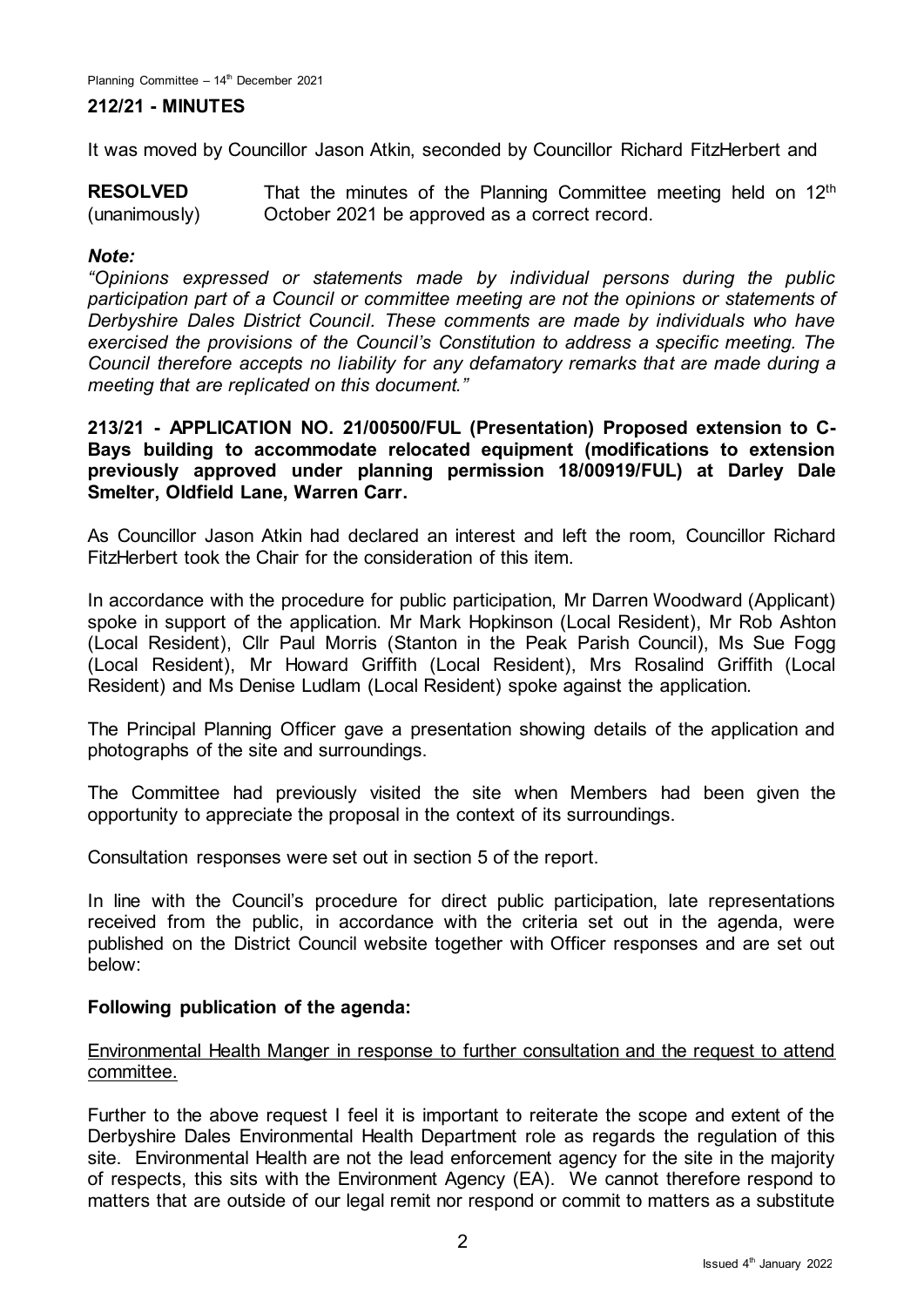for the EA, as that would be misleading and unhelpful, hence we shall not be attending Committee.

In lay terms approximately 98% of the operational activity sits with the EA for regulatory purposes and ourselves merely 2%. The specifics are as follows:-

The EA regulate the site under the Environmental Permitting Regulations 2016. The permit is a prescriptive document which is site specific and covers all aspects of likely polluting emissions from the site be that noise, air, water or land related. Essentially the permit should be viewed as a licence to operate which is audited against by the EA.

Derbyshire Dales Environmental Health regulatory scope is restricted to matters of light pollution (should they occur) under Statutory Nuisance, plus the consideration and inclusion of Lead Emission values from the site (as a valid point source), as part of a whole district approach to Air Quality matters, however the compliance levels for lead are prescribed within the EA site specific permit and 'policed' by the EA accordingly.

As regards the amendment application ref 21/00500/FUL - Raising of the previously approved roof height from 12 to 20m (to the ridge) in C-bay to accommodate the Cibel 6 equipment. We, as a consultee have no objections to raise. As a regulator looking in on the purpose behind the proposed works, it is our view that the installation of the new Cibel 6 bag filter and the associated streamlining of production activities must be seen as a positive improvement to the general workings of the site and accords with the general expectation placed upon all permitted processes to employ Best Available Techniques. To conclude – I trust this communication further explains our role and position on this matter. Mr G Ward has provided three letters that have been copied to Councillors

He makes a request on behalf of several local residents that the Local Planning Authority (LPA) uses the powers available to it to investigate the scale of the intensification they argue has taken place at the Enthoven site over several years which, they submit, may amount to a change of use. Specifically, we ask that the LPA serves a Planning Contravention Notice alleging such material change of use.

### Mr M Hopkinson

Please can you also point me to any guidance regarding the deferment of an application, and at what point a deferred application can be re-appraised by the planning committee.

There were a number of actions requested by the planning committee when this application was deferred, and when reviewing the application online, there is no evidence that these actions have been completed. He is therefore unsure as to why this application would be going back to committee before the requested actions have been completed?

### Mr R Ashton made the following comments:

Members are reminded of the following:

- 1. The Minute of the 12 October meeting resolved that further information be sought from the various regulatory bodies (Environment Agency, DDDC Environmental Health and DCC Highways) before determination.
- 2. It was clear from the recording of the meeting that Members were not satisfied with the 'No Objection' responses from these and other agencies during the statutory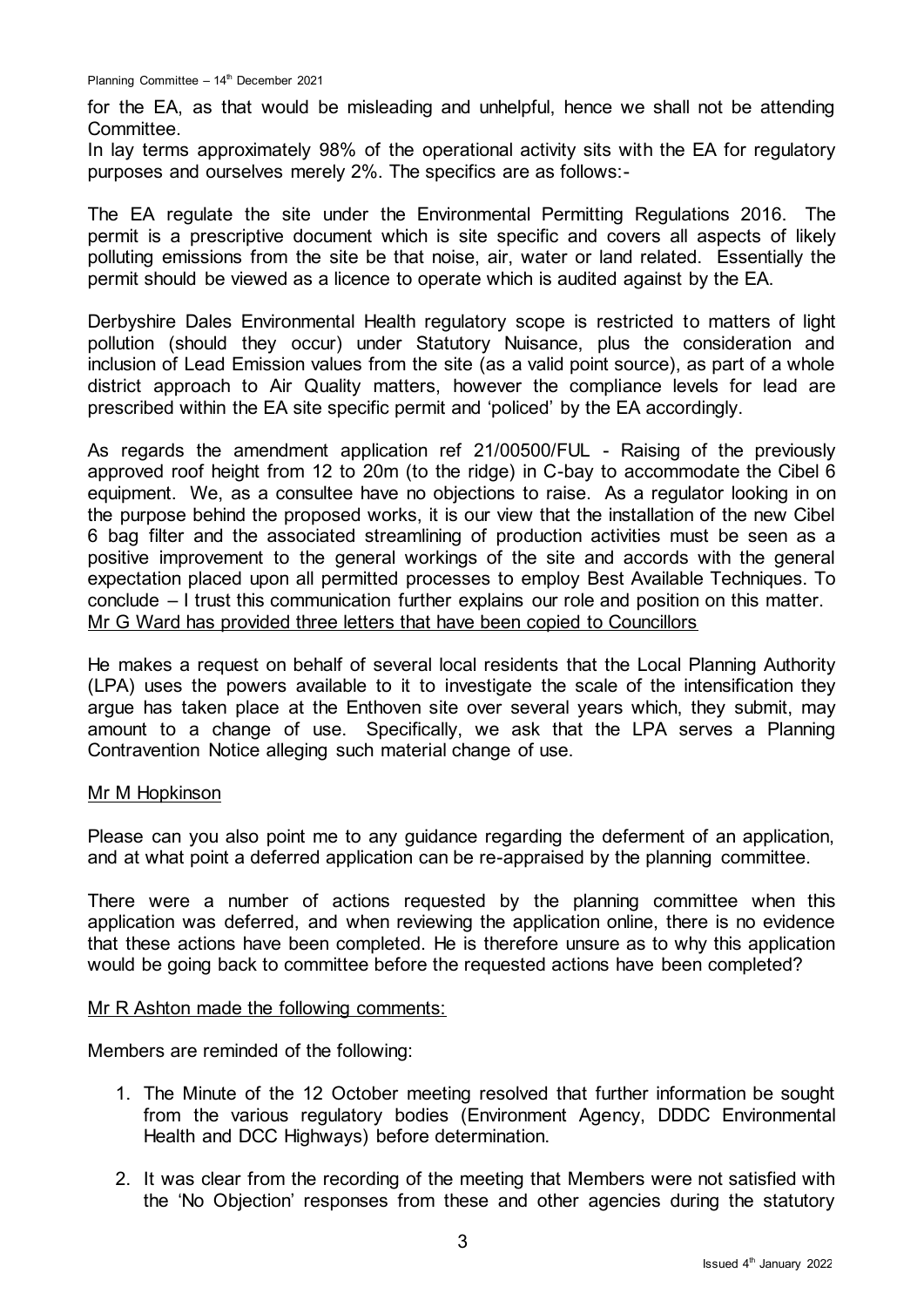consultation process. From the latest submissions received this should still be the case.

3. Members are also reminded that both the most directly affected Parish Councils (Stanton and South Darley), as well as numerous local residents, objected to and still have major concerns about the continued unchecked intensification of activities on this site leading, in our opinion, to a material change of use over time.

In summary - a reminder of the issues

- The accelerating increase in production capacity at the Site from 100,000t in 2006 to 130,000t in 2017 (a 30,000t increase in eleven years) to 165,000t in 2019 (a further 35,000t increase in just three more years)
- The proximity of the site to a National Park, Local Conservation Area and Scheduled Ancient Monument – all of which suggest that a degree of protection from any further expansion should be imposed
- The proximity of the site to local residential communities (see the numerous objections referred to above) as well as its impact on local wildlife
- Environmental pollution from a 24hour operation Noise; Acrid Smells; Intrusive Lighting; Vibration; Water Run-Off into the River Derwent.
- The absence of a full Environmental Impact Assessment (EIA), which might address some of these concerns
- The totally inadequate highway network access to the site considering the size and frequency of HGV movements (resulting in a danger to other road users, regular local infrastructure damage and frequent congestion).
- The absence of any controls on the number of HGV's visiting the site and any other local traffic management measures
- HGV vehicles using the highway outside the site for overnight parking
- The inadequacy of communication by the Company with the local community
- The striking inconsistencies of the application itself, as well as the "new" additional information they provided

Members are urged to REFUSE the planning application and insist upon a comprehensive investigation and review of H J Enthoven's operations and their impact, as long sought by local residents and their representatives. They propose that a Planning Contravention Notice be issued alleging a material change of use whilst the above process takes place.

If Members are inclined to grant permission to the development it is suggested that, in order to avoid the proposal contributing to the incremental intensification which we are opposed to, a CONDITION be applied requiring the removal of A Bay within two months of the proposed development being brought into use.

# **RESPONSE:**

Paragraphs 5.3, 5.4 and 5.7 report the comments from the EA, Highways Authority and Environmental Health both in relation to the application and request for attendance at committee. Paragraphs 7.1 and 7.2 provide an update on the additional information and consultation carried out in compliance with the reason for deferral at committee on the 11<sup>th</sup> October 2021.

The Council cannot serve a Planning Contravention Notice for matters outside of its control. The premises has an established general industrial use (Use Class B2) which can operate without restriction in planning / land use terms. The EA regulate the site under the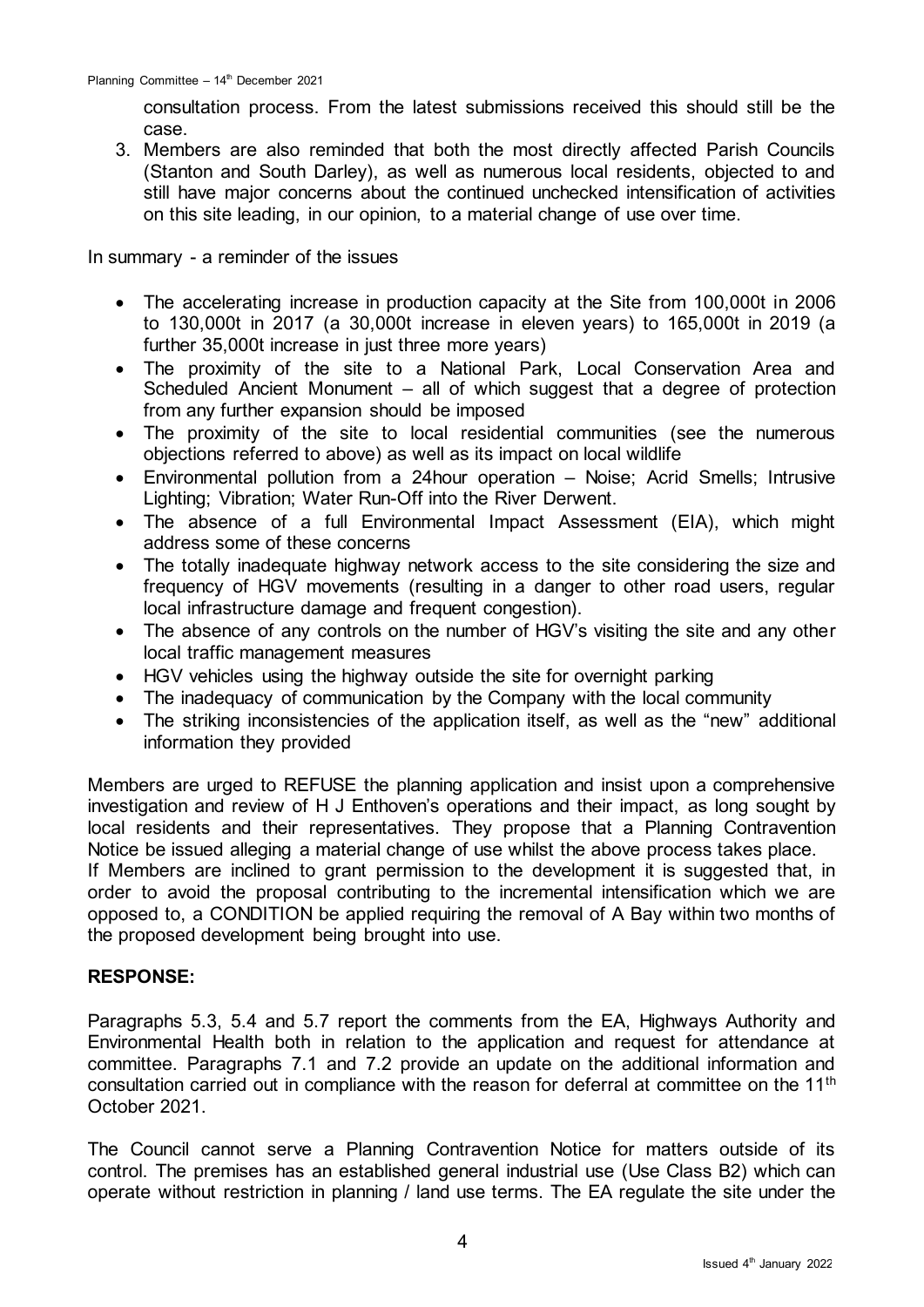Planning Committee - 14<sup>th</sup> December 2021

Environmental Permitting Regulations 2016. The permit is a prescriptive document which is site specific and covers all aspects of likely polluting emissions from the site be that noise, air, water or land related. The application on the agenda for committee relates to a change to a building previously granted permission in 2018.

In response to suggestions by Councillors and public speakers that the A bays would no longer be required once the extension to C bays had been commissioned the Principal Planning Officer amended the Officer recommendation by adding a condition to require the demolition of the A Bays building once the extended C Bays had been brought into use. He also offered to advise the Environment Agency and the Highway Authority of the strength of feeling held by local residents on their perception of incremental intensification of activity on the site.

The amended Officer recommendation to approve was moved by Councillor Stuart Lees and seconded by Councillor Sue Bull. The motion was put to the vole and LOST with 4 votes for the motion and 5 votes against.

Following the vote the meeting was briefly adjourned at 7pm. Following the adjournment it was moved by Councillor Sue Bull, seconded by Councillor Robert Archer and

**RESOLVED** (unanimously) That consideration of the application be DEFERRED to a future meeting when the additional information asked for by the Committee on 12 October had been received and a discussion with the Environment Agency on serving Planning Contravention Notice had taken place with the outcome reported back to the Committee.

# **214/21 - APPLICATION NO. 21/00570/REM (Presentation and Site Visit) Reserved Matters Application for the erection of 46 no. dwellinghouses (outline planning consent 15/00570/OUT)) at Land adjacent Cavendish Cottage, Derby Road, Doveridge.**

As he had declared a pecuniary interest in this Councillor Richard FitzHerbert left the room for this item. Councillor Jason Atkin returned to the room and chaired the remainder of the meeting.

In accordance with the procedure for public participation, Mr Mark Dauncey (Applicant) spoke in support of the application and. Mr Richard Hewson-Stoate (Local Resident) spoke against the application, Mr John Williams (Local Resident) had registered to speak but, as he was unable to attend the meeting, his statement was read out in his absence.

In line with the Council's procedure for direct public participation, late representations received from the public, in accordance with the criteria set out in the agenda, were published on the District Council website together with Officer responses and are set out below:

### **Following publication of the agenda:**

### The applicant stated the following:-

I am however sorry to hear that you consider there to be fundamental issues with the layout, but as I see it that there's nothing that has been raised in your report that couldn't be resolved now as part of this application, and if you recall I requested your comments on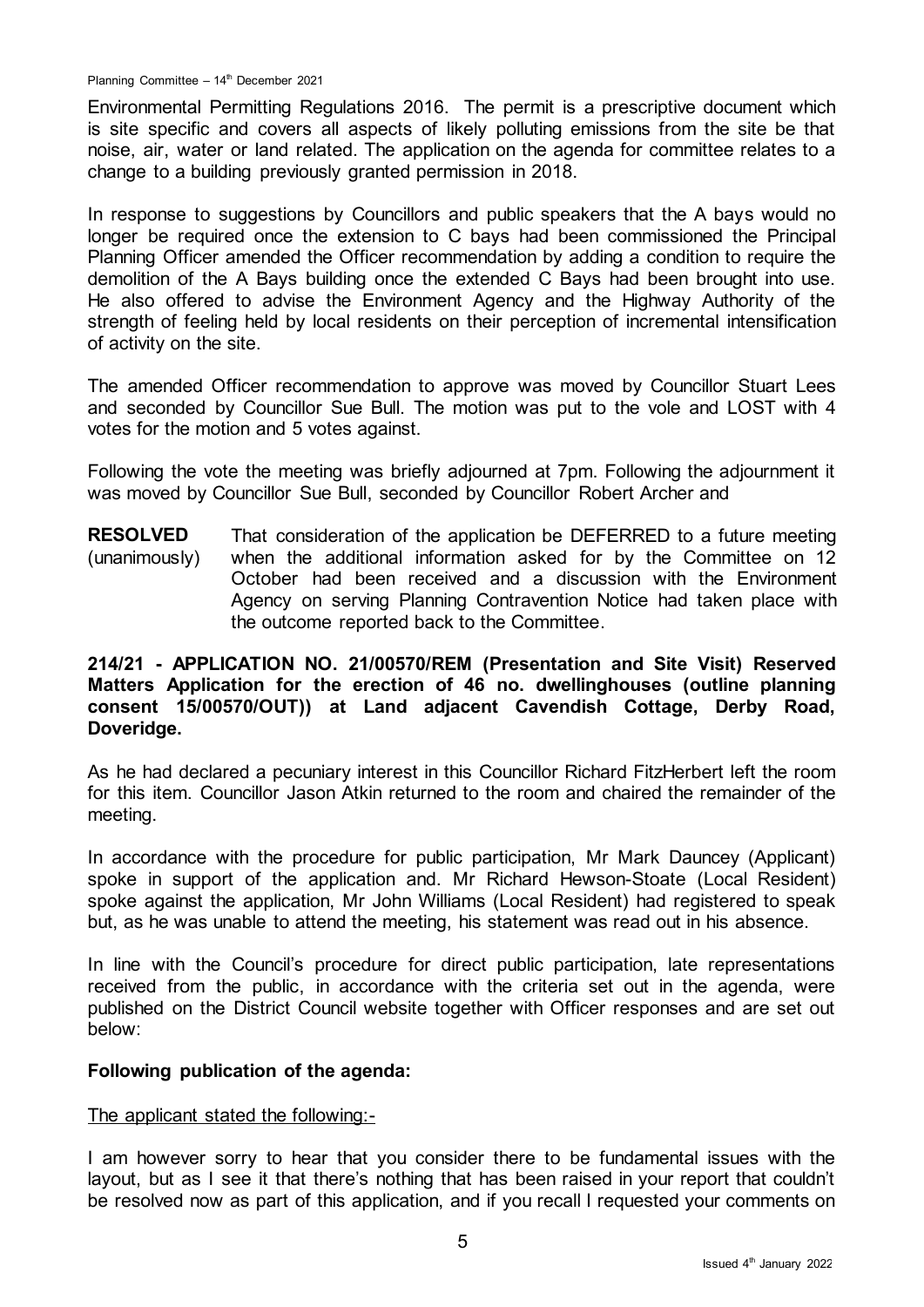the design and layout some time ago so we could hear your thoughts and resolve any issues at a much early stage.. But if you are not prepared for the item to be withdrawn from next weeks agenda, allowing us an opportunity to discuss the proposal in more detail, then there are a couple of points of correction that I think need to be made brought to members attention, and I would also like to use this opportunity to respond to the consultation responses you sent through this morning.

Firstly, the masterplan that accompanied the outline showed 43% 4 beds, 35% 4 beds and 22% 5 beds with a total coverage of 5,948 sqm. Our current proposal, which is more aligned with the Council's preferred housing mix (Policy HC 11), has a total coverage of 4,120 sqm. This is a considerable reduction (31%) in built development compared with that shown on the indicative masterplan at the outline stage. It is therefore not correct to state that the density or amount of development has increased, as it hasn't. Furthermore, in terms of dwellings numbers, this remains below 28 dph (i.e. the SHLAA average density) whether you use the outline red line, or the reserved matters red edge.

With regards to POS, the layout shows circa 0.36 ha of open space, which by my calculations exceeds the requirements of Policy HC14 (Table 6). We have no problem looking to at way this could be reconfigured, and accommodating a children's play area, but on the latter, we were hoping/expecting to get some feedback from Sports /Recreation Services in terms of what their expectations were for this as there's nothing to advise in the S.106. I have not seen any response from them on this matter, but I believe a request for comments was made during the original consultation?

I agree that the scheme does include a reduction in the size of the dwellings compared with the indicative masterplan, but as discussed previously, HC 11 promotes smaller dwellings, and we have sought to respond accordingly.

With regards to the consultation responses sent through this morning, starting with those of the Rural Housing Enabler, I can confirm that the house types sent through accord with the Nationally Described Space Standards apart from the Type 7 which is 1 sqm below standard. The affordable bungalows now meet Part M4(2), so I would hope the latest information would satisfy their comments. In terms with highways, you will have seen from email exchanges with Kevin Barton that they are satisfied with the 5.5m carriageway as now shown. Clearly their requirements for adoption have influenced the size of carriageway and turning heads. And finally, with regards the Tree and Landscape officers comments, I can see that the Landscape Strategy details are not as clear as they could be, and this hasn't been helped by the pdf file being compressed. But we can supply additional landscape details, and in a format that is more legible. Furthermore, had we known about these comments earlier, we could've provided an Arboricultural Impact Assessment, if not considered a matter that could be conditioned.

In light of the above, I would ask again for this item to be deferred to a later committee date so that a proper discussion can take place regarding the detail of this application, but if this is not possible then we will have to make our case to members next week.

### **RESPONSE:**

It is considered that the issues outlined in the committee report are fundamental and as such there isn't scope to negotiate on this scheme to address the reasons for refusal. There was no pre-app on the reserved matters submission and a successful scheme would require an expansion of the site and very substantial re-design. It was therefore advised that the application can either be withdrawn or the applicant can make their case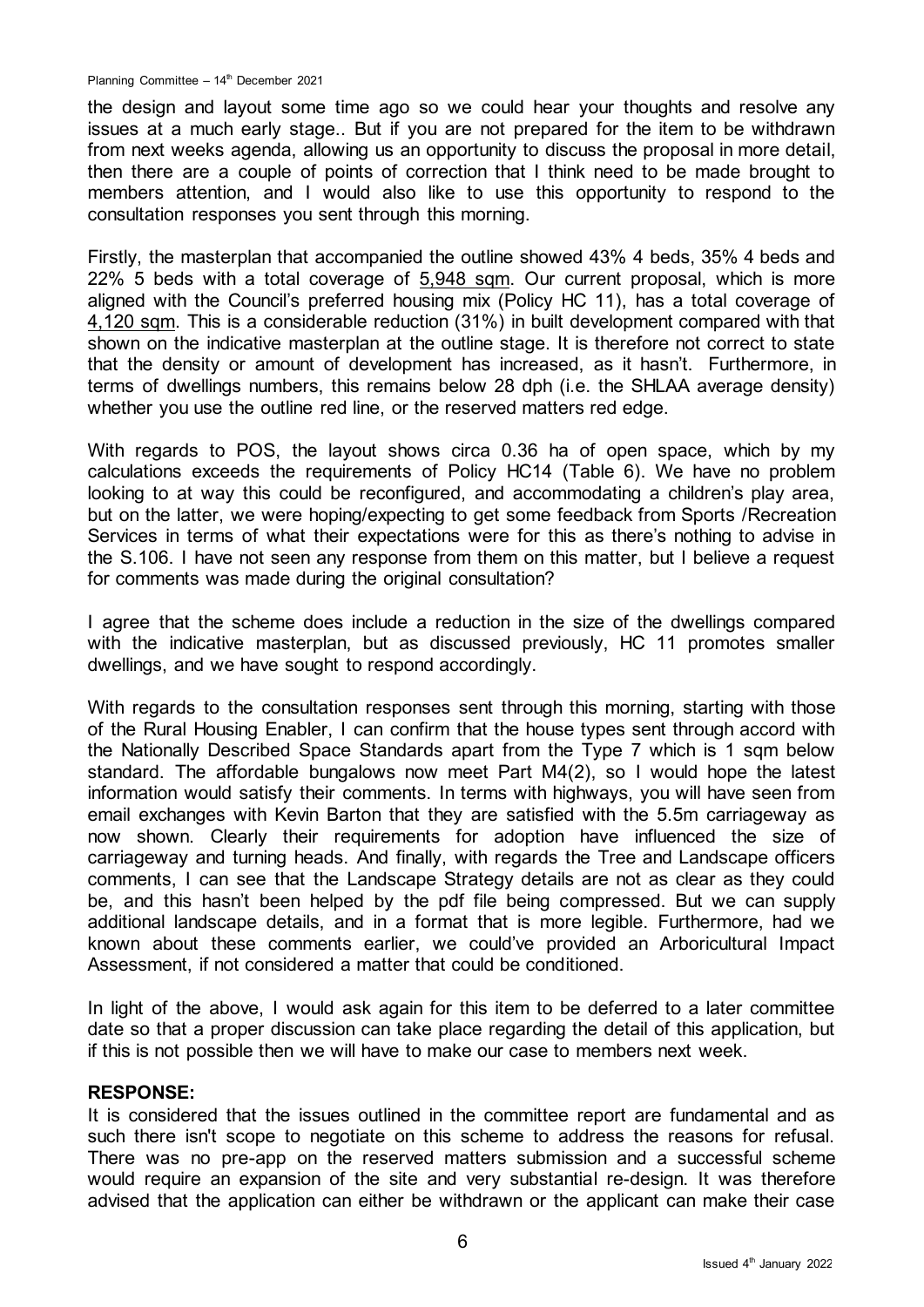to members at committee. If additional information prior to committee is submitted committee shall be updated either in the late reps document or verbally at the meeting.

The applicant has provided amended plans in relation to:-

- the design of some housetypes to include different headers and cills and porches;
- an amended layout indicating a 5.5m width on streets 1 and 2 order to achieve adoption of the road by the Highways Authority; and
- further drainage plans, storm design calculations, soakaway testing with a technical note requested by the LLFA.

One letter of support from Mr J Apew-Selley was received which stated:

I have seen nothing else done with this land in a long time. I believe it is worth expanding the village in an attempt to promote more business to the area as no doubt with more villagers there will be demand for more shopping and leisure activities.

The Committee visited the site prior to the meeting to allow Members to appreciate the proposal in the context of its surroundings.

The Senior Planning Officer gave a presentation showing details of the application and photographs of the site and surroundings. During the presentation she provided further information on the revised plans and minor changes to house design submitted by the applicant. The Committee were advised that due to the timing of receiving the revised plans the Flooding Agency had not been able to look at the revised plans and offer an opinion.

It was moved by Councillor Peter O'Brien, seconded by Councillor Sue Bull and

**RESOLVED** That planning permission be REFUSED for the following reasons.

(Unanimously)

- 1. The development fails to respond appropriately to the character of this fringe of the village as the layout is dominated by the roads and is dense, restless and urban in character with the distribution of dwellings lacking in legibility with inadequate provision of onsite public open space. The proposed layout fails to read as a cohesive and well-designed development and is out of keeping with this area of the village thereby harming its character and appearance, contrary to the requirements of Policies S1, S3, PD1, PD6 of the Adopted Derbyshire Dales Local Plan and Policies D1 and NE1 of the Doveridge Neighbourhood Plan.
- 2. The dwelling proposed at Plot 26 by reason of its height and position in the plot would overshadow and have an adverse overbearing impact on the residential amenity of the existing property 'Lyndene' contrary to Policy PD1 of the Adopted Derbyshire Dales Local Plan.
- 3. The proposal fails to retain the existing hedgerow through the site with insufficient compensatory replacement proposed and fails to provide an assessment of the impacts of the development on retained trees and is therefore harmful to the character and appearance of the area, contrary to Policies PD6 and PD5 of the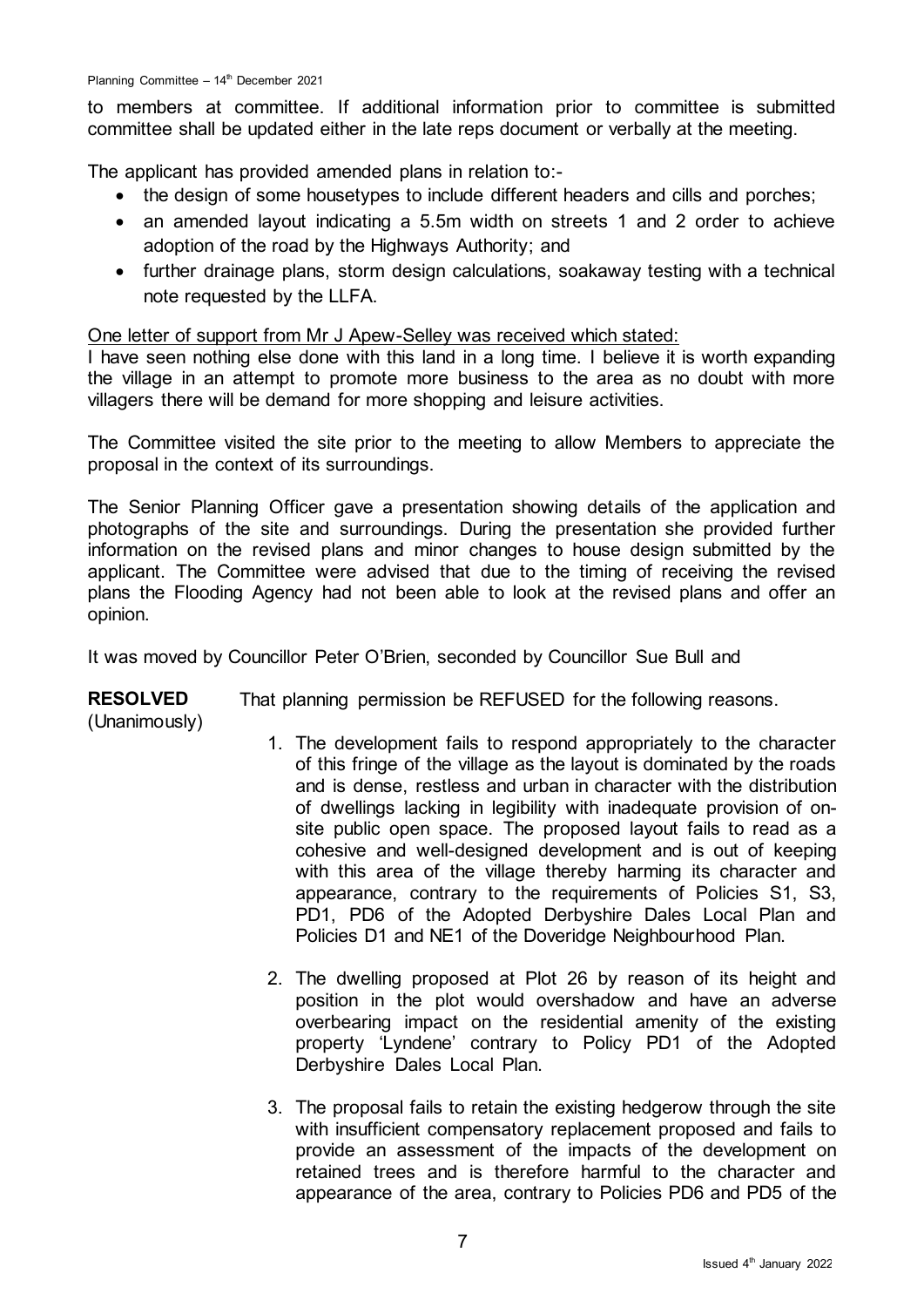Adopted Derbyshire Dales Local Plan.

4. Insufficient information has been supplied in terms of an assessment of whether the site can adequately drain and sufficient storage of surface water can be accommodated. contrary to Policy PD8 of the Adopted Derbyshire Dales Local Plan.

The Chairman declared the motion **CARRIED**.

Councillor Richard FitzHerbert returned to the meeting following consideration of this item.

# **215/21 - APPLICATION NO. 21/00771/VCOND (Presentation and Site Visit) Variation of Condition 2 (approved plans) of planning permission 17/00850/FUL to allow for the substitution of house types, at Land Off Whitelea Lane, Tansley.**

The Committee visited the site prior to the meeting to allow Members to appreciate the proposal in the context of its surroundings.

In accordance with the procedure for public participation, Mr Jim Lomas (Agent) spoke in support of the application and Cllr. Vicki Raynes (Tansley Parish Council) spoke against the application.

In line with the Council's procedure for direct public participation, late representations received from the public, in accordance with the criteria set out in the agenda, were published on the District Council website together with Officer responses and are set out below:

### **Following publication of the agenda:**

Further to the publication of the agenda, the applicant has submitted a revised set of drawings which are largely amended with regard to window specifications being added. This provides a consistent detail of plans to a single date and it is recommended that condition 1 and footnote 6 be amended as follows:

Condition 1

Notwithstanding the initial documents and specifications submitted with the application, the development hereby approved shall be undertaken only in accordance with the following drawings except insofar as may otherwise be required by other conditions to which this permission is subject:

Amended Drawing Nos. 21-02- P01 Rev. J, 02 Rev. E, P03 Rev. F, P04 Rev. E, P05 Rev. E, P06 Rev. D, P07 Rev. C, P08 Rev. D, P09 Rev. D, P10 Rev. D, P11 Rev. F, P12 Rev. C, P13 Rev. C, P14 Rev. E, P15 Rev. E, P16 Rev. E, P17 Rev. B, P18 Rev. C, P19 Rev. C, P20 Rev. D, P21 Rev. A, P22 Rev. B, P23 Rev. C, P24 Rev. D, P25 Rev. A, P26 Rev. A, P27 Rev. B, P28 Rev. C and P29 Rev. A dated 7<sup>th</sup> December 2021.

Reason: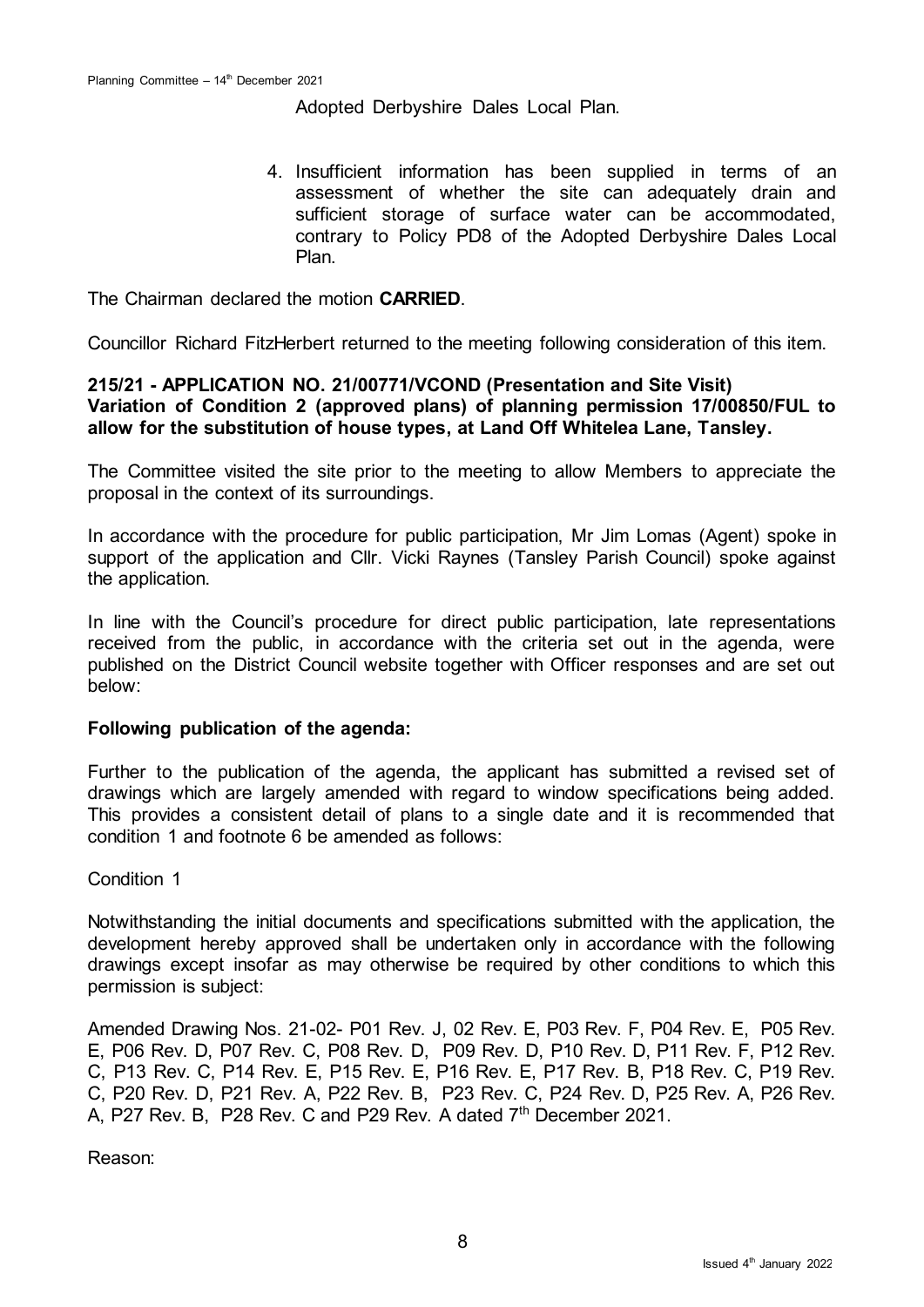To define the permission for the avoidance of doubt and to ensure the satisfactory appearance of the development to comply with policies S1, S3, PD1 and PD5 of the Adopted Derbyshire Dales Local Plan (2017).

Footnote 6 (referred to incorrectly as footnote 4.) be amended to:

This decision notice relates to the following documents:

Amended Drawing Nos. 21-02- P01 Rev. J, 02 Rev. E, P03 Rev. F, P04 Rev. E, P05 Rev. E, P06 Rev. D, P07 Rev. C, P08 Rev. D, P09 Rev. D, P10 Rev. D, P11 Rev. F, P12 Rev. C, P13 Rev. C, P14 Rev. E, P15 Rev. E, P16 Rev. E, P17 Rev. B, P18 Rev. C, P19 Rev. C, P20 Rev. D, P21 Rev. A, P22 Rev. B, P23 Rev. C, P24 Rev. D, P25 Rev. A, P26 Rev. A, P27 Rev. B, P28 Rev. C and P29 Rev. A dated 7<sup>th</sup> December 2021.

Tansley Parish Council raised concern and advise that the Officers Report is of interest, in particular the mention of the 106 Agreement and that it would appear this is to remain as the original. It is presumed to try and change it may be difficult from a legal perspective and Tansley Parish Council would certainly challenge any proposed change.

However the Officers report refers to Section 106 payments being made for Health, Social Housing and Recreation. The 106 Agreement 8th July 2019 between DDDC, Mr & Mrs Wilson and William Davis Homes, state:-

Healthcare Contribution - £10,347

Contribution to up grading play area and recreation facilities in Tansley - £13,000 (additional play equipment is required to meet the need of older children in the village - DDDC will remember Tansley PC upgraded the play area, at their own expense, but were unable to afford all the equipment and, therefore, this 106 money will enable completion of the project )

Recreation Ground Contribution - £16,640 towards upgrading The Fete Field Recreation Ground

The Legal Document states 2.3 'the covenants, restrictions and obligations contained in this deed are enforceable by the Council in accordance with Section 106 of the TCPA 1990'

Note these 106 monies are due at the commencement of the development? and yet the Officers Report says payment can be made on completion. What authority does the writer have to alter this legal document?

If the developer is 'late ' with payment there is a clause to index link the payments there is no mention of this accrued money. This developer has gone ahead and erected homes with no planning permission in place. Surely before planning permission is granted the legalities need to be sorted. A 106 is subject to planning being approved, it would appear this 106 document needs to be amended prior to permission being given?

It is blatantly obvious to all that Conditions and Building Regs are of little consequence, as the developer knows DDDC will not take Enforcement action.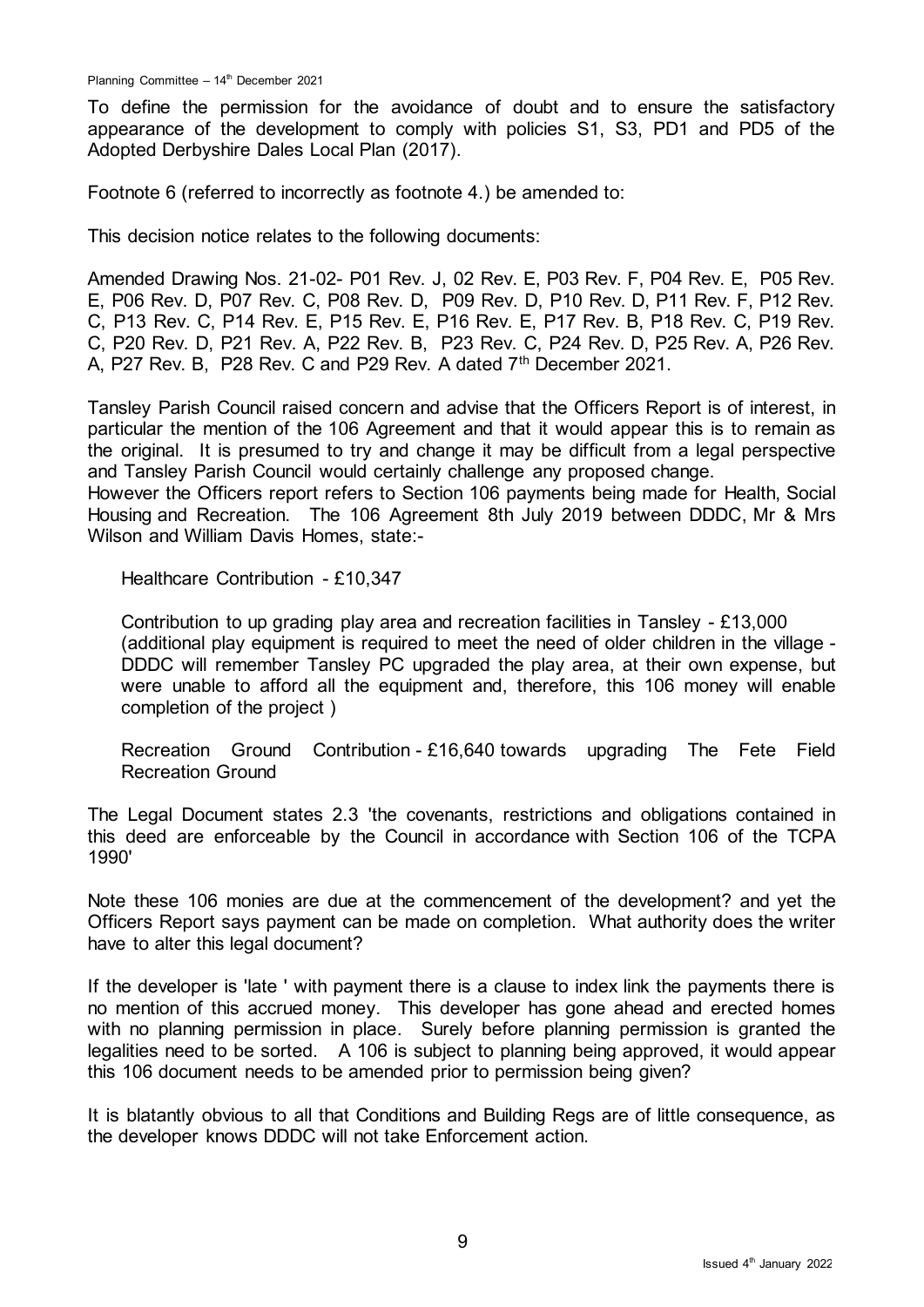Please can the Officers Report be corrected prior to the meeting to reflect the true content of the 106 Legal Agreement, in particular the contributions, and the legal validity of the document when related to this new developer.

## **RESPONSE:**

As the Parish Council has correctly pointed out, there is an error in the Officer's report in paragraph 7.21 referring to Social Housing contribution and this should instead refer to the contribution to up grading play area and recreation facilities in Tansley of £13,000.

With regard to the legal agreement, the developer is aware of the Section 106 Agreement and that a Deed of Variation will be required to bring the Section 106 Agreement in line with the revised scheme. It is the developer's preference that the payments become due on completion of the Deed of Variation, should this revised application be approved in principle.

The recommendation to the Planning Committee remains the same, in that authority to grant permission for the variation of Condition 2 of planning permission 17/00850/FUL be delegated to the Development Manager on completion of a Deed of Variation of the Section 106 Agreement attached to planning permission 17/00850/FUL. It would be for the applicant to provide a Deed of Variation of the Section 106 agreement, and the monies required therein to be submitted, prior to the issuing any revised permission.

In relation to the breach of the requirements of the Section 106 Agreement, as Officers are supporting the revised scheme, it would not be in the public interest to issue an enforcement notice, or pursue a breach of the legal agreement, where the District Council has the mechanism to secure the funding at the release of a revised permission. In the meantime, the applicant is aware that any further works carried out are at their own risk, but they clearly have a common objective of resolving matters successfully and in line with any revised permission and obligation as, otherwise, they will not be able to sell the properties.

During the Planning Committee site visit, concerns were raised with regards to the condition of the roads and Councillor Sue Burfoot has since raised this in writing with Officers.

# **RESPONSE:**

The safety of roads is a matter that needs to be addressed principally by the Local Highway Authority. It has been advised by the local Highway Authority that a highways inspector attended the site on  $12<sup>th</sup>$  November 2021 and so they are aware that the development is taking place and they will need to monitor the works being undertaken in accordance with Highway Regulations.

The site has no occupation as yet and Officers do not know the timings by which the Local Highway Authority would require certain works to be completed, both prior to works commencing on the site, prior to occupancy and on completion. If there are any issues of concern, these can be identified by the Local Highway Authority to the Local Planning Authority for assessment as to whether there has been a breach of condition(s) requested by the Local Highway Authority and what action the District Council would be expected to take to seek to rectify such matters.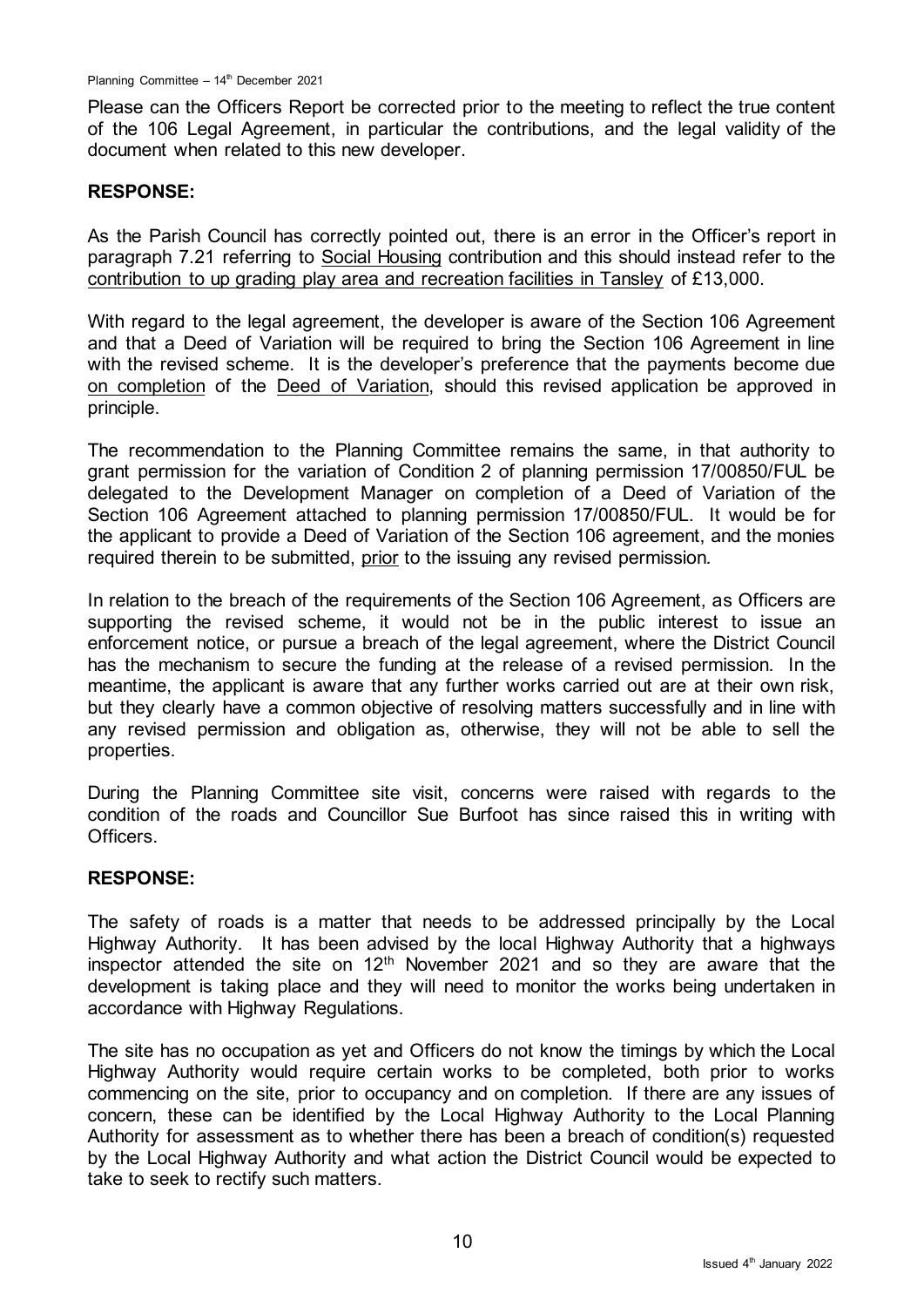The conditions on the original application which can be enforced by the Local Planning Authority can only be undertaken on the basis of this being requested by the Local Highway Authority, as being in breach of those requirements. If such a request was received, the Local Planning Authority would first question why it was not capable of being addressed by the Local Highway Authority, under its own powers and, if it was a matter that could only be addressed through a breach of condition, then the Local Planning Authority would address this. As far as Officers are aware, the Local Highway Authority has not contacted the District Council as to requiring any intervention by the Local Planning Authority with regard to the standard of the roads on site or works which appear to be being undertaken in the public highway.

There is concern with regard to mud on the road and a condition was attached to the original planning permission to put a wheel cleaning facility on the site. This has been put in and Officers have photographs of its usage. However, it is evident that this is not satisfactory. As such, Officers will ask that the highway inspector, who has previously visited the site, revisits it and, if they cannot themselves require the applicant to provide a wheel wash to meet their requirements, that they advise the Local Planning Authority of those requirements in order that the District Council can seek to address the matter.

During the Planning Committee site visit, concerns were raised with regards to the height of the dwelling at Plot 1 and its proximity to the existing bungalow opposite (Little Whitelea).

### **RESPONSE:**

As set out in the Officer's report, in paragraph 7.11, the distance between the dwellings is 18m; the dwelling approved with planning permission 17/00850/FUL was 21m away. The dwelling erected on site is also 8.8m high whereas the approved dwelling was 7.3m high.

The Senior Planning Officer gave a presentation showing details of the application and photographs of the site and surroundings.

Consultation responses were set out in section 5 of the report.

The Committee visited the site prior to the meeting to allow Members to appreciate the proposal in the context of its surroundings.

It was moved by Councillor Richard FitzHerbert, seconded by Councillor Helen Froggatt and

**RESOLVED** That planning permission be APPROVED subject to the conditions set out in the report and those included in the responses to the late representations set out above.

### **Voting:**

| For               | 6              |
|-------------------|----------------|
| <b>Against</b>    | $\overline{2}$ |
| <b>Abstention</b> | 2              |

The Chairman declared the motion **CARRIED**.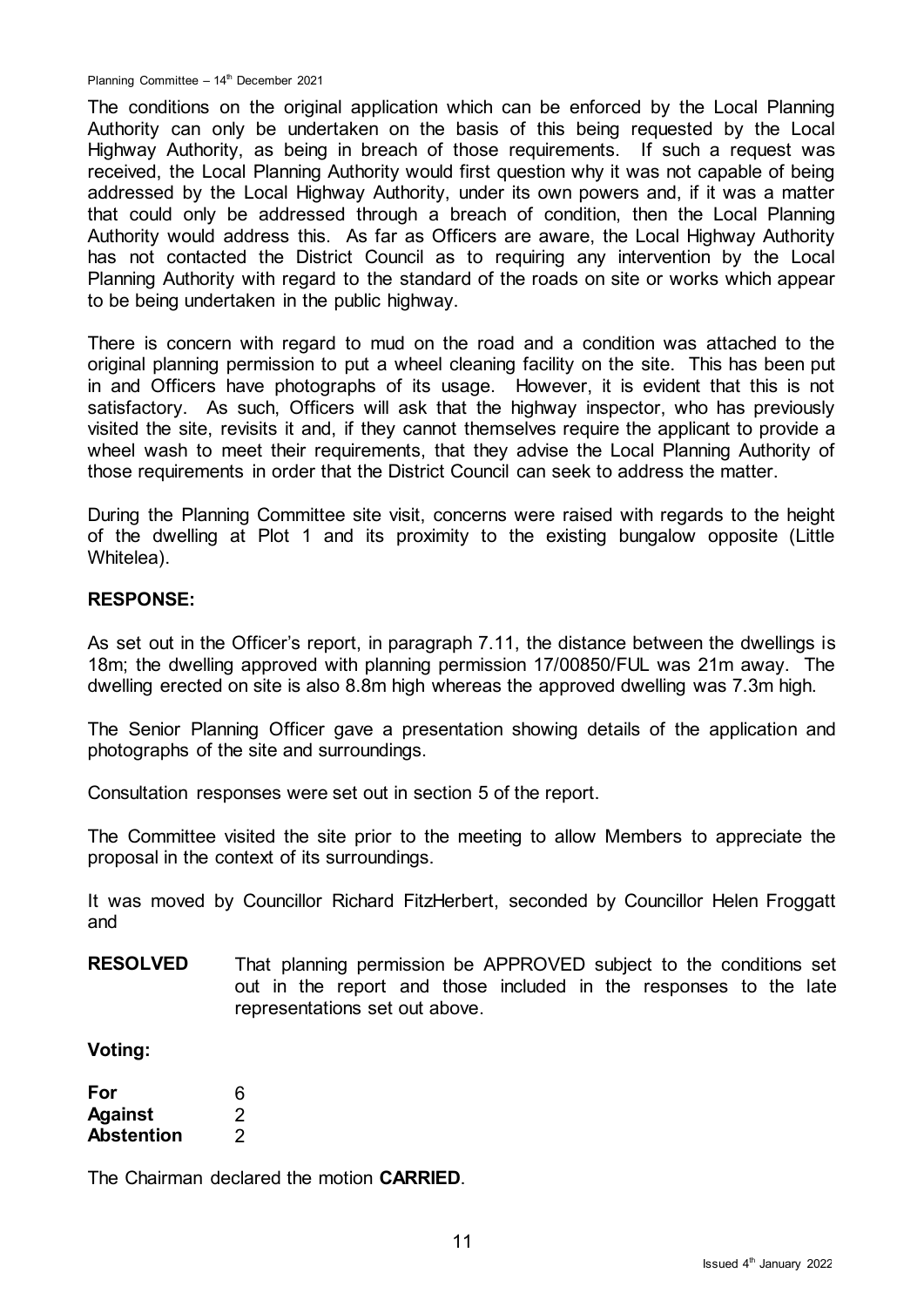# **216/21 - DURATION OF MEETINGS (MOTION TO CONTINUE)**

At 8:25pm, during discussion of Item 5.3 of the agenda – Application No. 21/00771/VCOND/FUL, It was moved by Councillor Jason Atkin, seconded by Councillor Richard FitzHerbert and

**RESOLVED** (unanimously) That, in accordance with Rule of Procedure 13, the meeting continue for 30 minutes beyond 2 hours 30 minutes to enable the business on the agenda to be concluded.

### **217/21 - APPLICATION NO. 21/01100/FUL (Presentation and Site Visit) Retention and improvements to access and access driveway at 1 The Flatts, Wyaston Road, Ashbourne.**

In accordance with the procedure for public participation, Ms L Ford (Applicant) spoke in support of the application.

The Senior Planning Officer gave a presentation showing details of the application and photographs of the site and surroundings.

The Committee visited the site prior to the meeting to allow Members to appreciate the proposal in the context of its surroundings.

Consultation responses were set out in section 5 of the report

It was moved by Councillor Richard FitzHerbert, seconded by Councillor Stuart Lees "That planning permission be approved subject to the conditions set out in the report". An amendment was moved by Councillor O'Brien, seconded by Councillor Gamble proposing

**RESOLVED** (unanimously) That consideration of the application be DEFERRED to a future meeting to allow further discussions about the options available to address the objections raised by the highway authority.

**Voting:**

| For               | 6 |
|-------------------|---|
| <b>Against</b>    | 4 |
| <b>Abstention</b> | O |

The Chairman declared the motion **CARRIED**.

The meeting was adjourned from 8.45pm to 8.55pm following consideration of this item.

# **218/21 - DURATION OF MEETINGS (MOTION TO CONTINUE)**

Following the adjournment it was moved by Councillor Jason Atkin, seconded by Councillor Richard FitzHerbert and

**RESOLVED** (unanimously) That, in accordance with Rule of Procedure 13, the meeting continue for a further 30 minutes to enable the business on the agenda to be concluded.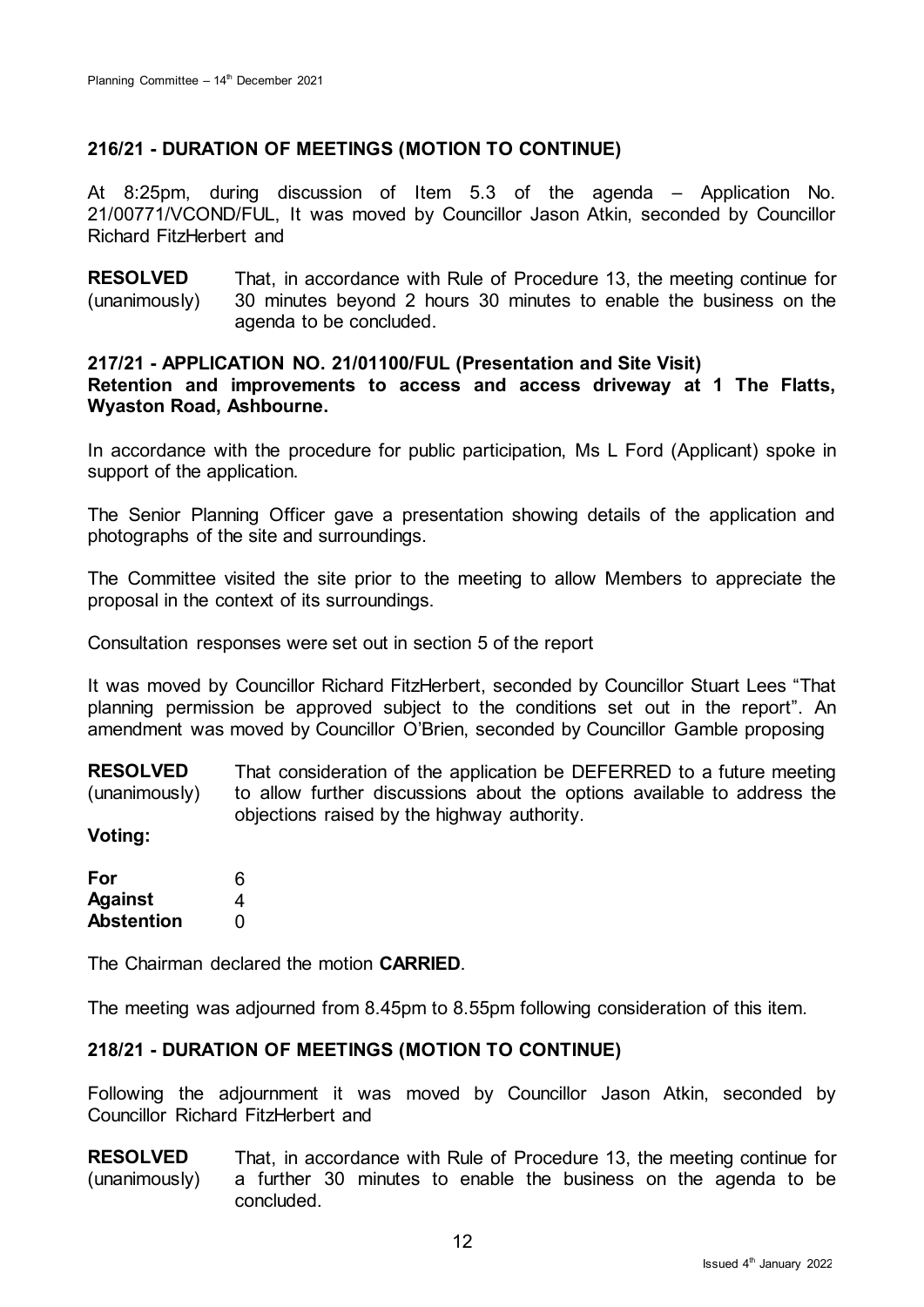### **219/21 - APPLICATION NO. 21/01178/FUL (Presentation and Site Visit) Erection of porch.at 21 Pollard Way, St. Elphin's Park, Darley Dale, Derbyshire, DE4 2RU.**

In accordance with the procedure for public participation, Mrs Christine Goldsack (Applicant) in support of the application. Mr Alan Slater (Local Resident) had registered to speak against the application but was not present when it was discussed.

The Principal Planning Officer gave a presentation showing details of the application and photographs of the site and surroundings.

The Committee visited the site prior to the meeting to allow Members to appreciate the proposal in the context of its surroundings.

Further in line with the Council's procedure for direct public participation, late representations received from the public, in accordance with the criteria set out in the agenda, were published on the District Council website together with Officer responses and are set out below:

### **Following publication of the agenda:**

Planning permission was refused for a timber entrance canopy on Devonshire Court in 2017. Pre-application advice was sought on this proposal prior to its submission.

The architect has written in response to the objections that have been received, which can be summarised as follows:

The current proposal is smaller than the original scheme. The decorative moulding around the parapet has been designed so that it ties in with the existing building, so that the porch is read as an integral part of the main building.

Porches already exist and this one has been scaled to fit within the context of the existing buildings.

Other options were considered, but the porch was the only solution.

The porch will offer a buffer to the prevailing wind. Moving the door to the side of the porch would be too close to the neighbour and would also be different to the existing porch entrances and thus clash with the overall architecture of the village.

Pre-Application advice was sought, but this does not suggest that the application has already been approved.

The porch was designed to be in keeping with existing buildings, such that it blends in visually, adding relief to the flat façade. The siting and design are neither incongruous, nor out of scale with the existing surrounding buildings.

Consultation responses were set out in section 5 of the report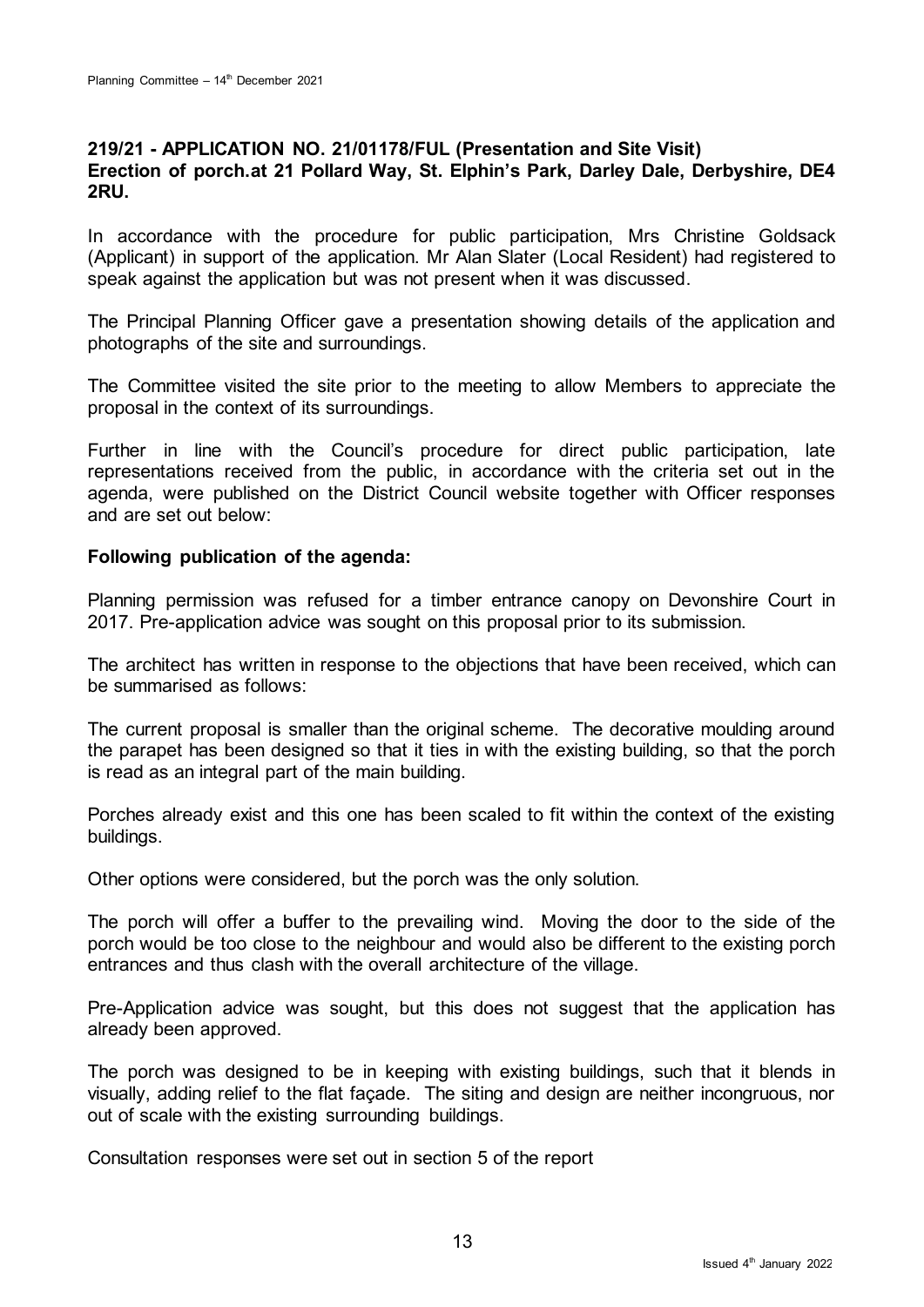It was moved by Councillor Clare Gamble, seconded by Councillor Richard FitzHerbert and

**RESOLVED** (unanimously) That planning permission be approved subject to the conditions set out in the report.

# **220/21 - APPLICATION NO. 21/01221/FUL (Presentation and Site Visit) Erection of dwellinghouse at Land North Of Springfield, Riber Road, Starkholmes, Matlock.**

The Senior Planning Officer gave a presentation showing details of the application and photographs of the site and surroundings.

The Committee visited the site prior to the meeting to allow Members to appreciate the proposal in the context of its surroundings.

### **Following publication of the agenda:**

During the Planning Committee site visit, concerns were raised with regards to the height of the proposed dwelling. A subsequent letter has been received from a family member with regard to the impact on the occupier of Rusty Ridge, which raises the matters with regard to the roof height and whether there are windows in back of the property.

### **RESPONSE:**

The height of the dwelling is 7.0m high when measured on the front elevation (albeit the highest point is measured as 7.3m, taking account of levels, on the side elevation facing Springfield, as detailed in paragraph 2.2 of the Officer's report)

The ground floor level of the proposed dwelling would be 2.4m lower than the garden height at Rusty Ridge. Therefore, what would appear above the garden level of Rusty Ridge would be essentially the first floor level, to eaves height, and then the sloping roof to the proposed dwelling.

The first floor elevation would be some 2.3m high above the Rusty Ridge garden ground level and the mass of the elevation would be directly visible, as would the balcony screen. The roof ridge would be some 2.3m above the eaves height. However, the ridge is set some 5.2m away from the property boundary and thus lowering the perspective relative the elevation when viewed from Rusty Ridge.

There are no windows on the elevation facing Rusty Ridge.

Notwithstanding the above, and the submitted drawings, Officers consider it reasonable to attach a further condition to any grant of planning permission as follows:

Notwithstanding the submitted drawings, prior to the dwelling being constructed, a detailed cross section of the dwelling contextually with the garden level of Rusty Ridge, at a scale of 1:50, shall be submitted to and approved in writing by the Local Planning Authority and the dwelling shall thereafter be constructed fully in accordance with the approved details.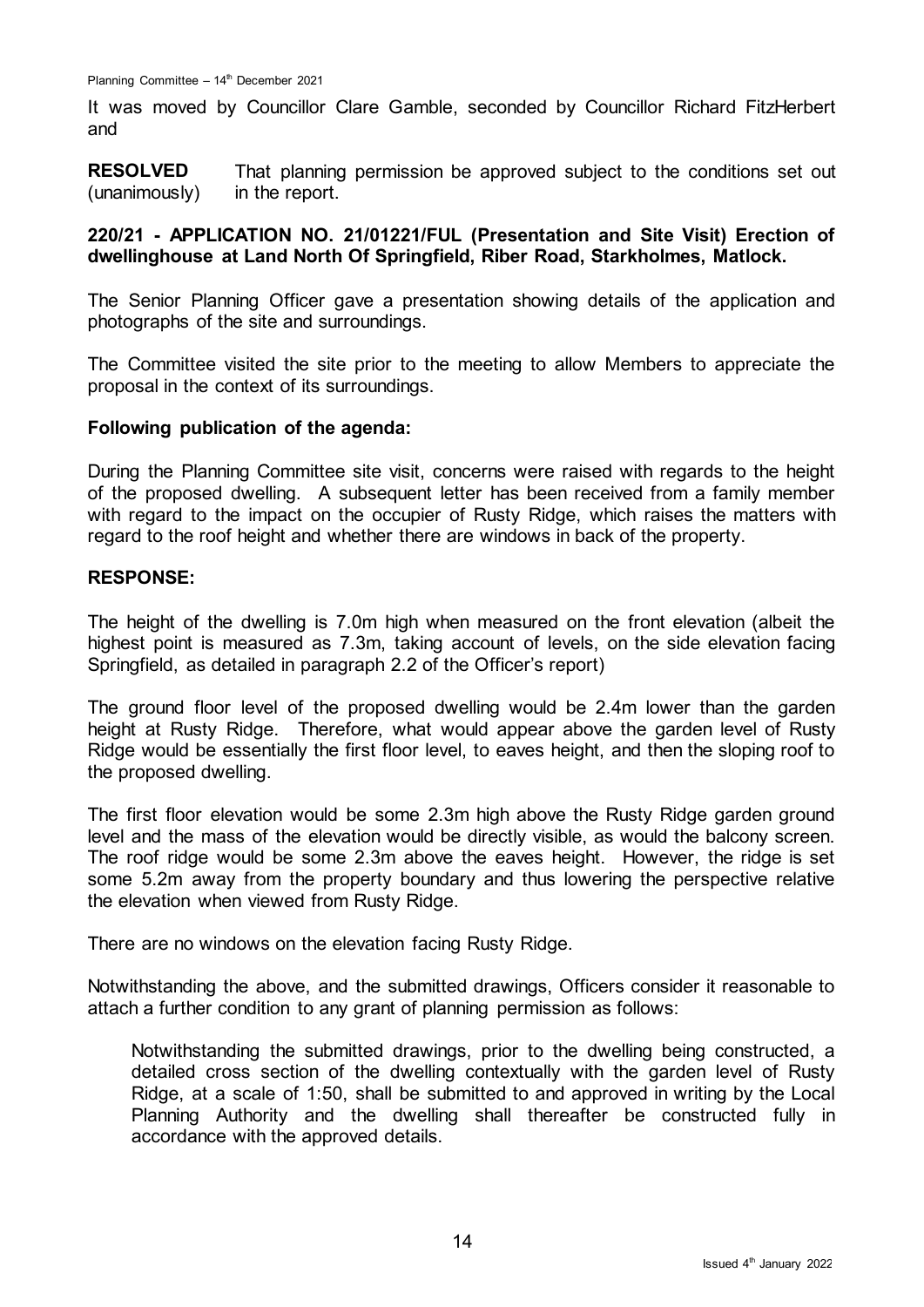Reason:

To ensure that the dwellinghouse is constructed in accordance with the details submitted with the planning application in the interests of amenity to comply with policies S1, S3 and PD1 of the Adopted Derbyshire Dales Local Plan (2017).

Consultation responses were set out in section 5 of the report.

A motion to approve the application subject to the balcony being excluded was moved by Councillor Peter O'Brien and seconded by Councillor Clare Gamble. The motion was put to the vote and lost with 4 votes for and 6 votes against

It was moved by Councillor Richard FitzHerbert, seconded by Councillor Stuart Lees and

**RESOLVED** That planning permission be approved subject to the conditions set out in the report and an additional condition requiring a detailed cross section of the dwelling contextually with the garden level of Rusty Ridge, at a scale of 1:50, be submitted to and approved in writing by the Local Planning Authority with clarification that the drawing should follow the parameters detailed on the 1:200 cross section drawing submitted with the application (in terms of the balcony floor being level with main garden of Rusty Ridge).

Reason

To ensure that the dwelling house is constructed in accordance with the details submitted with the planning application in the interests of amenity to comply with policies S1, S3 and PD1 of the Adopted Derbyshire Dales Local Plan (2017).

**Voting:**

| For               | 6 |
|-------------------|---|
| <b>Against</b>    | 2 |
| <b>Abstention</b> | 2 |

The Chairman declared the motion **CARRIED**.

**221/21 - APPLICATION NO. 21/01178/FUL (Presentation) Community garden and associated resurfacing of existing walkway at Land North Of Health Centre, Compton, Ashbourne.**

The Principal Planning Officer gave a presentation showing details of the application and photographs of the site and surroundings.

Consultation responses were set out in section 5 of the report.

It was moved by Councillor Robert Archer, seconded by Councillor Jacqueline Allison and

**RESOLVED** That planning permission be approved subject to the conditions set out